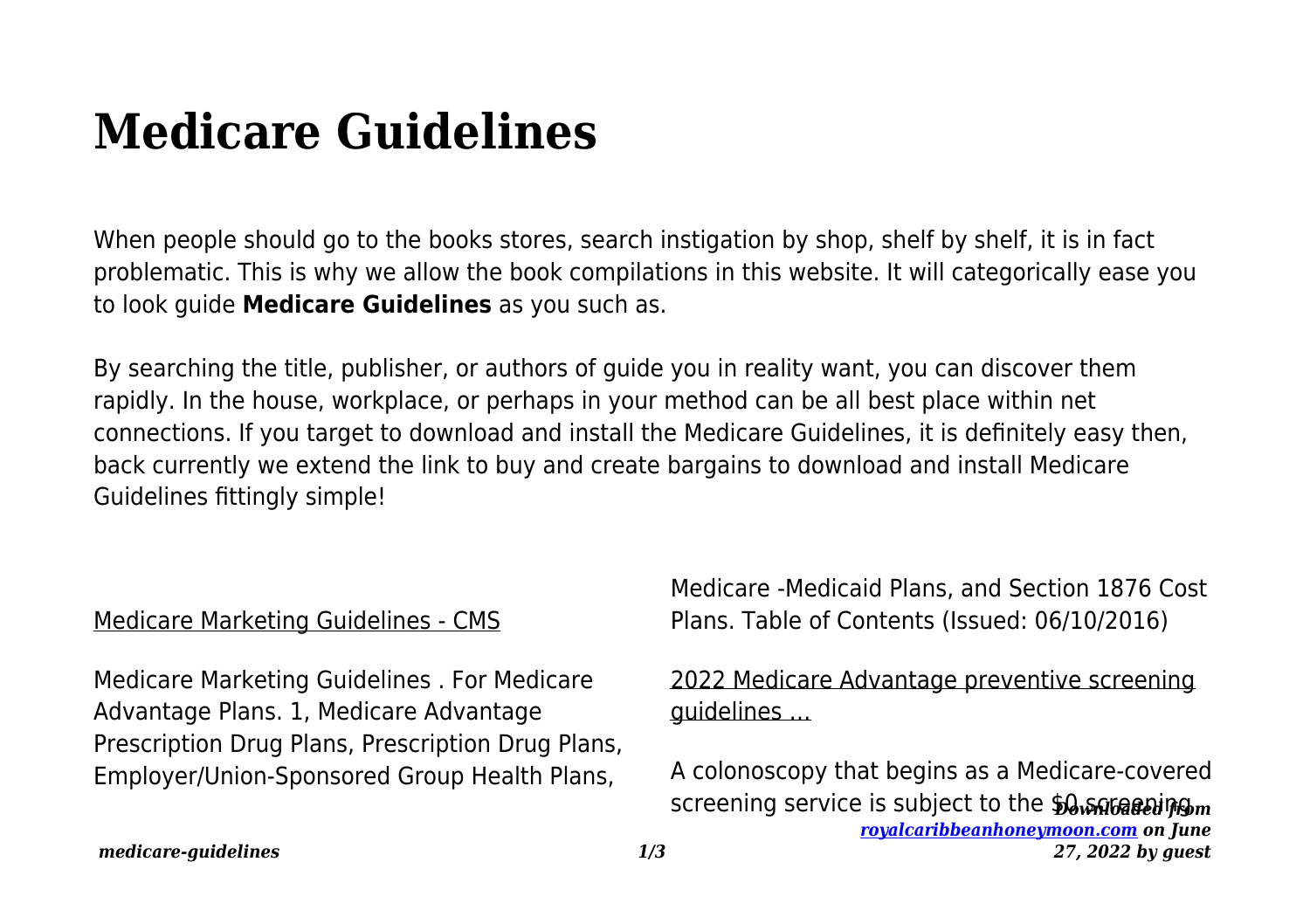cost share, regardless of whether a polyp is found and/or removed during the procedure. In 2022, all UnitedHealthcare Medicare Advantage plans have a \$0 copayment for in-network diagnostic colonoscopies and therapeutic colonoscopies and sigmoidoscopies.

### **Medicare Hospice Benefits**

The information in this booklet describes the Medicare Program at the time this booklet was printed. Changes may occur after printing. Visit Medicare.gov, or call 1-800-MEDICARE (1-800-633-4227) to get the most current information. TTY users can call 1-877-486-2048. This product was produced at U.S. taxpayer expense. 4

#### Billing and Coding Guidelines - CMS

Billing and Coding Guidelines: GSURG-052 Application of Bioengineered Skin Substitutes LCD Database ID Number L30135 Effective Date 08/16/2009 ... This service has a 90-day global period under the Medicare Fee Schedule Data Base (MFSDB). The application code will be paid no more frequently than at 90-day intervals. Wound care

## COVID-19 MEDICARE ADVANTAGE BILLING

Apr 18, 2022 · These guidelines apply to Cigna Medicare Advantage customers. Using these recommended billing guidelines and codes will help facilitate proper reimbursement and help to avoid errors and potential reimbursement delays. References made throughout this document in regards to referrals and cost-share are only

# Physician Signature Requirements for Medical Record

signator. In cases where the relevant regulation, *[royalcaribbeanhoneymoon.com](http://royalcaribbeanhoneymoon.com) on June* Jun 03, 2020  $\cdot$  illegible/missing, the reviewer shall follow the guidelines listed below to discern the identity and credentials (e.g., MD, RN, etc.) of the